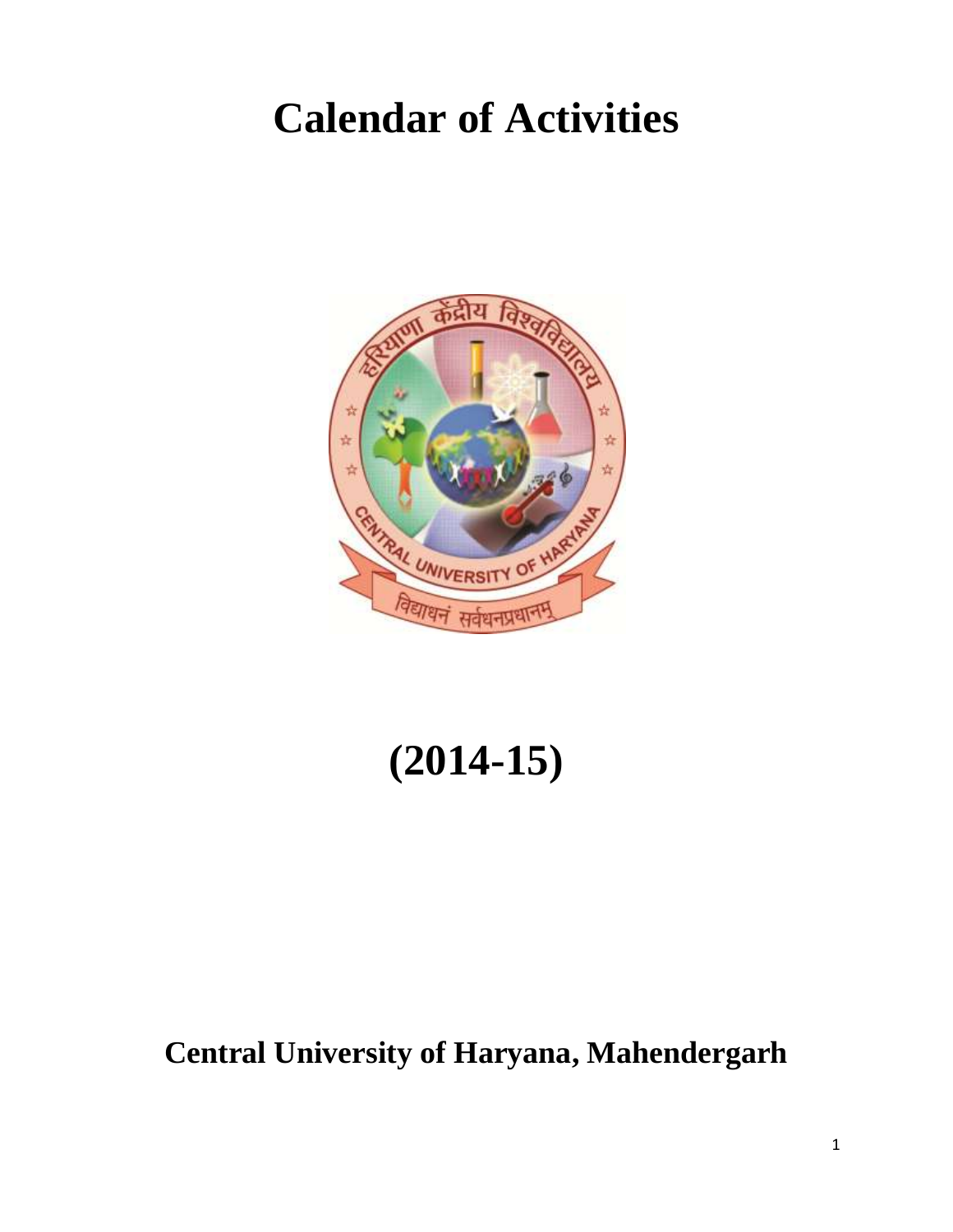# **Index**

| S.No | <b>Department</b>                        | Page No.                |
|------|------------------------------------------|-------------------------|
| 1.   | <b>Department of Management Studies</b>  | $\overline{3}$          |
| 2.   | Department of Law & CUH Legal Aid Clinic | $\overline{\mathbf{4}}$ |
| 3.   | <b>Department of Commerce</b>            | 5                       |
| 4.   | <b>Department of Education</b>           | $6\phantom{1}$          |
| 5.   | <b>Department of Physics</b>             | $\overline{7}$          |
| 6.   | <b>Department of Statistics</b>          | 8                       |
| 7.   | <b>Department of Geography</b>           | 9                       |
| 8.   | <b>Environmental Science</b>             | 10                      |
| 9.   | <b>Department of Psychology</b>          | 11                      |
| 10.  |                                          |                         |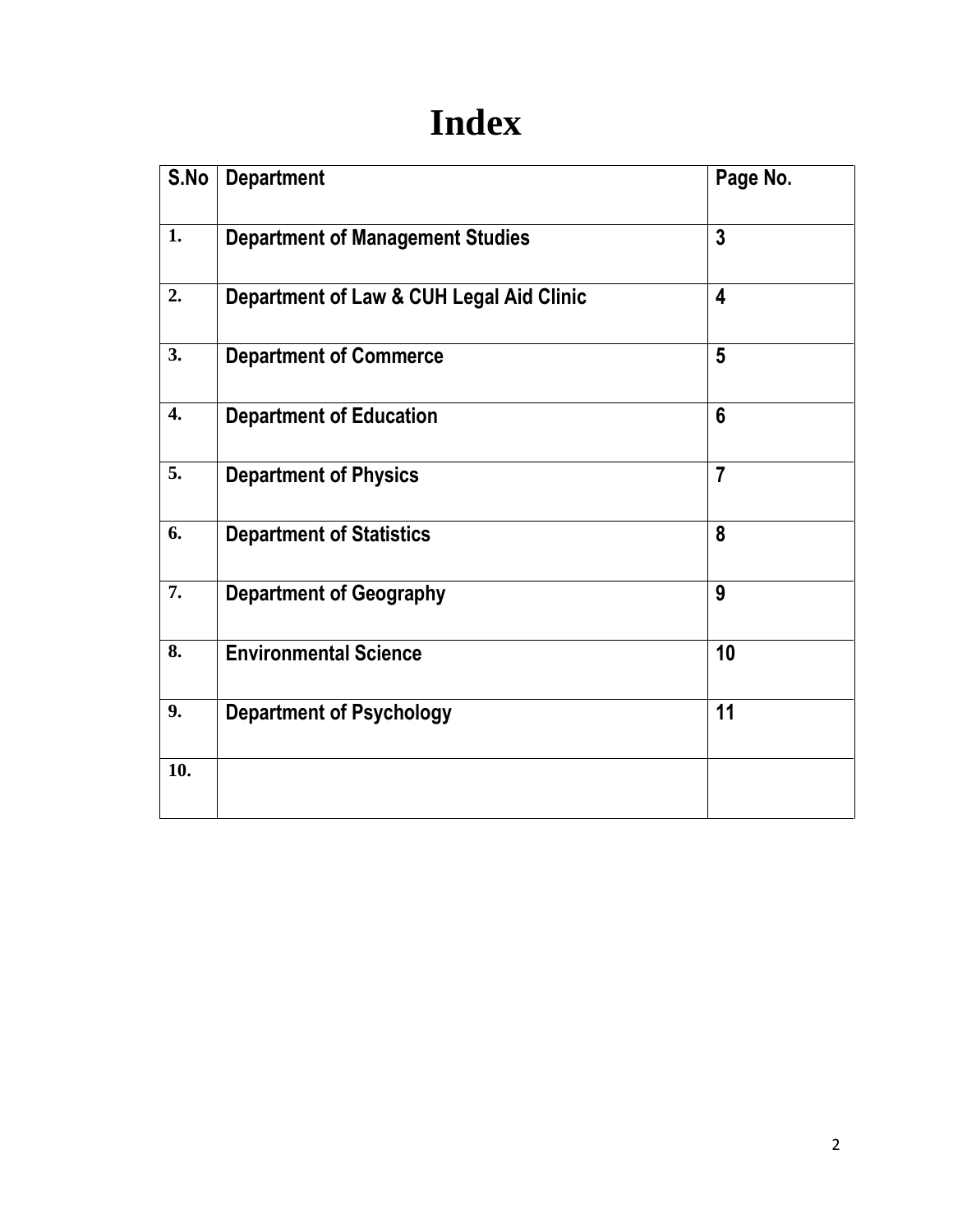## **1. Department of Management Studies**

| <b>Month</b> | <b>Activities</b>                                                                                                                                                                                                                     |  |
|--------------|---------------------------------------------------------------------------------------------------------------------------------------------------------------------------------------------------------------------------------------|--|
| June         | Summer Internship during Summer Break for MBA-III Semester                                                                                                                                                                            |  |
| July         | Summer Internship cont'd<br>Admission to MBA/ Ph D                                                                                                                                                                                    |  |
| Aug          | Orientation Program<br>Commencement of Odd Semester/Course work (PhD)<br>Summer Training Project Presentation - I<br><b>Board of Studies Meeting</b>                                                                                  |  |
| <b>Sept</b>  | Summer Training Project Presentation-II<br><b>First Sessional Test</b><br>Quarterly Progress Presentation - I (PhD)                                                                                                                   |  |
| Oct          | Submission of Summer Training Project<br><b>Second Sessional Test</b><br>Industrial Visit -I<br>Corporate Presentation / workshop on GD / PI                                                                                          |  |
| Nov          | <b>Third Sessional Test</b><br>Viva-Voce of Summer Training Project<br>Corporate Presentation / workshop on GD / PI                                                                                                                   |  |
| <b>Dec</b>   | Preparatory leave<br><b>End Term Exams</b><br>Quarterly Progress Presentation -II (Ph D)                                                                                                                                              |  |
| Jan          | Commencement of Semester - Even Semester<br>Synopsis Presentation for PhD registration - BOS Meeting<br>Synopsis Presentation for MBA-IV Semester Research Project<br><b>National Seminar</b><br>Preparation of Placement Brochure    |  |
| Feb          | <b>First Sessional Test</b><br>Industrial Visit-II<br><b>Research Project Presentation-II</b><br><b>Corporate Presentations/ Placement Interviews</b>                                                                                 |  |
| Mar          | <b>Second Sessional Test</b><br>Industrial Visit-III<br><b>Research Project Presentation-III</b><br>Annual Management FestPrabandhan.<br>Corporate Presentations/ Placement Interviews Quarterly Progress<br>Presentation -III (Ph D) |  |
| Apr          | Submission of Research Project<br><b>Third Sessional Test</b><br>Corporate Presentations/ Placement Interviews                                                                                                                        |  |
| May          | Preparatory leave<br>End Term Exam                                                                                                                                                                                                    |  |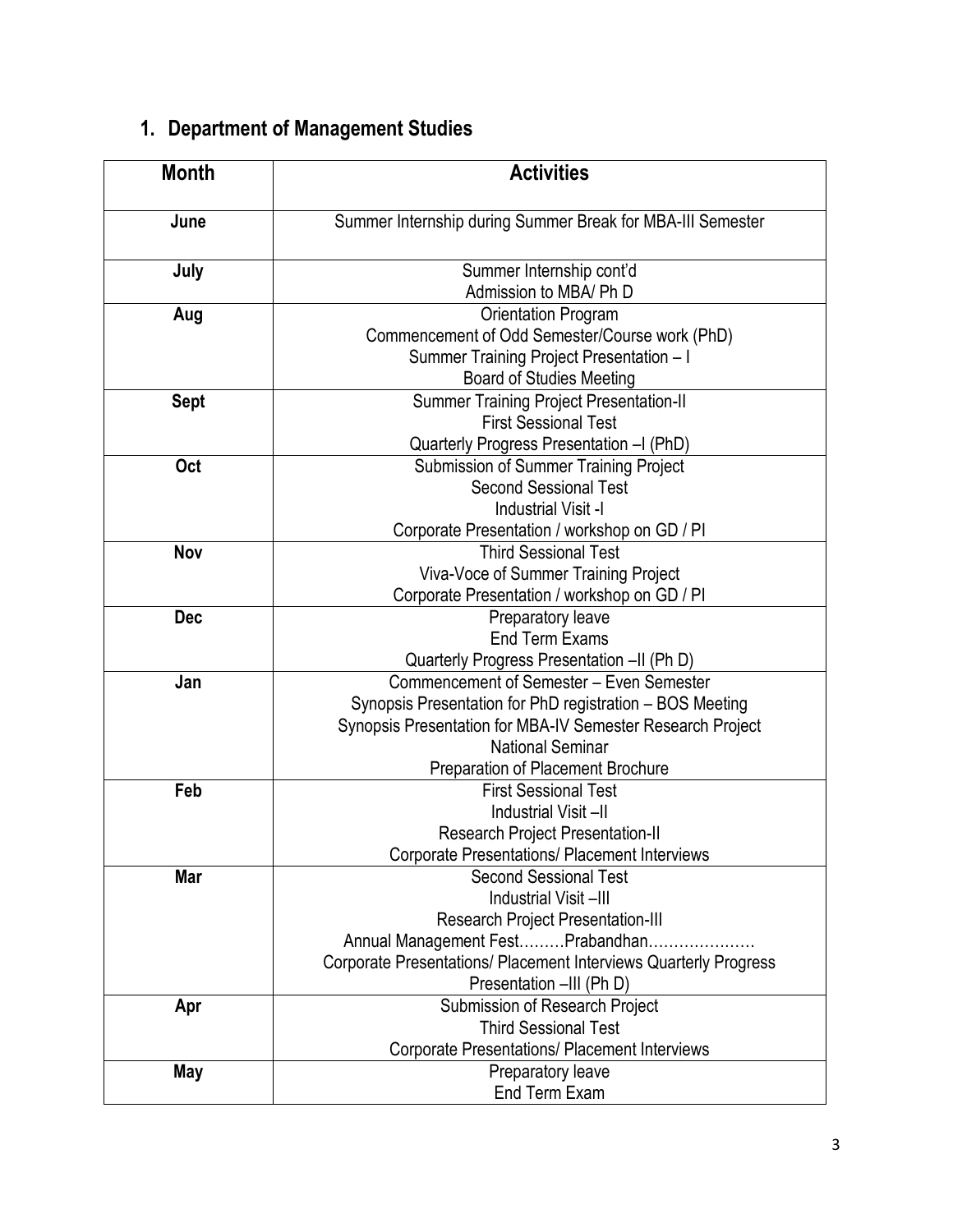#### **2. Department of Law & CUH Legal Aid Clinic**

#### **School of Law, Governance, Public Policy and Management Studies**

#### **Forthcoming Activities of Department**

Department of Law will celebrate 'Legal Services Day' in the second week of November, 2014.

Department of Law will celebrate 'Constitutional day' on  $26<sup>th</sup>$  of November as it has been institutionalised in the Central University of Haryana from its inception.

On 10<sup>th</sup> of December, 2014 Department of Law will celebrate 'Human Rights Day' as it has been institutionalised in the Central University of Haryana from its inception.

#### **Forthcoming Activities of Legal Aid Clinic**

CUH Legal Aid Clinic under the aegis of Department of Law will celebrate 'Legal Services Day' in the second week of November, 2014. For this fraternity is planning to organise a 'Legal Literacy Camp' in a village by organising various events like: enactment of Play depicting sociolegal Problems, displaying of an Exhibition etc.

CUH Legal Aid Clinic will indulge in various outreach programmes for imparting legal literacy amongst the masses. Throughout the year the Clinic will strive towards providing legal assistance by contributing towards legal empowerment through various outreach programmes.

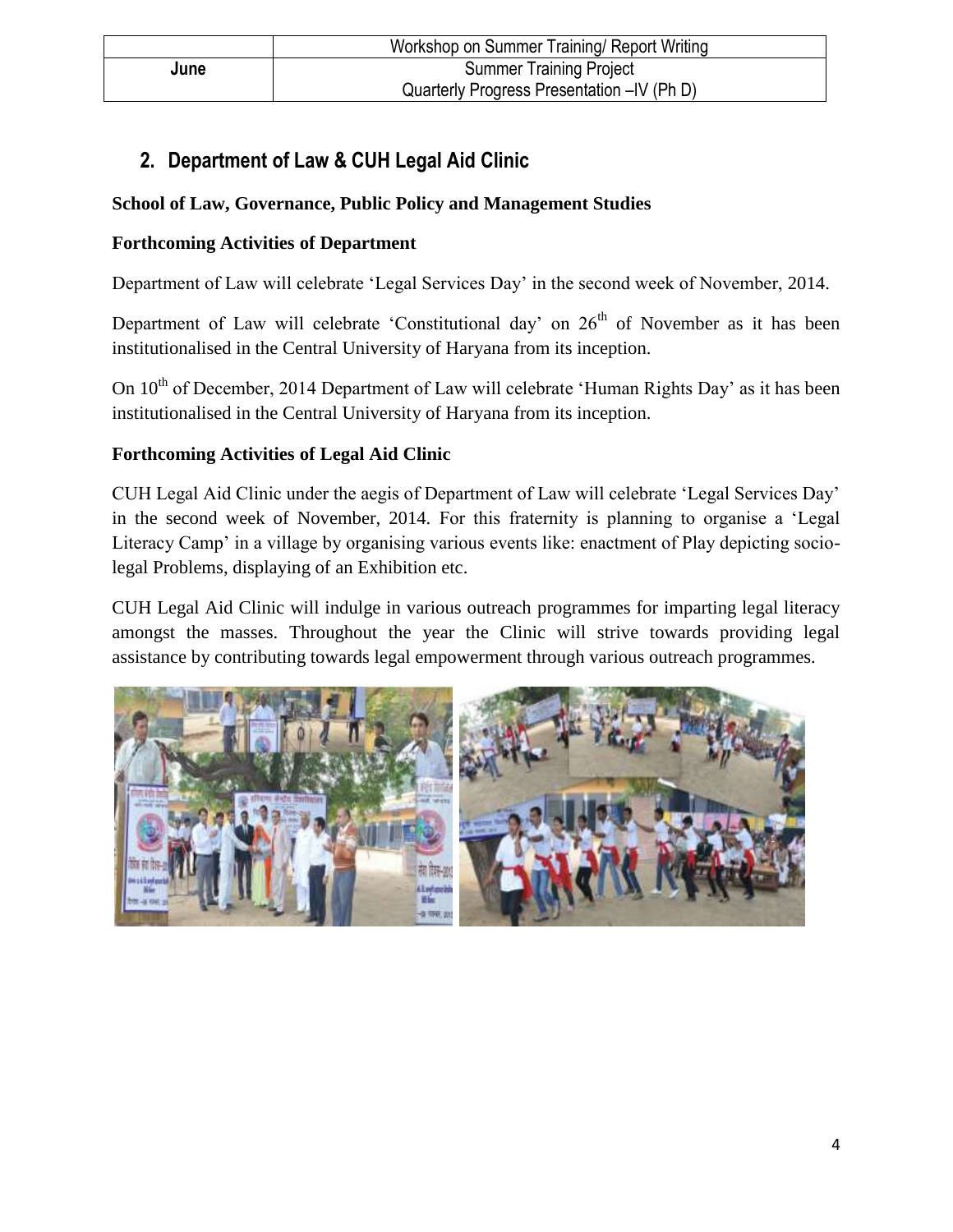## **3. Department of Commerce**

| <b>Months</b>                           | <b>Activities</b>                         |  |
|-----------------------------------------|-------------------------------------------|--|
| July                                    | Admissions                                |  |
| August                                  | <b>Orientation Programme</b>              |  |
|                                         | Commencement of odd semester              |  |
| September                               | First sessional exam                      |  |
|                                         | <b>Board of Studies Meeting</b>           |  |
|                                         | Extension lecture on Emerging Issues in   |  |
|                                         | Companies act, 2013                       |  |
| <b>Second Sessional Exam</b><br>October |                                           |  |
|                                         | <b>Educational Trip</b>                   |  |
| November                                | <b>Third Sessional Exam</b>               |  |
|                                         | Seminar on recent issues                  |  |
| December                                | Preparation + Final Examination           |  |
| January                                 | <b>Commencement of Even Semester</b>      |  |
|                                         | <b>Workshop on Research Methodology</b>   |  |
| February                                | <b>First Sessional Exam</b>               |  |
|                                         | Presentation on Research Project Synopsis |  |
| March                                   | <b>Second Sessional Exam</b>              |  |
|                                         | <b>Industrial Visit</b>                   |  |
|                                         | <b>Presentation on Research Project</b>   |  |
| April                                   | <b>Research Project Submission</b>        |  |
|                                         | <b>Third Sessional Exam</b>               |  |
| May                                     | Preparation + Final Examination           |  |
| June                                    | <b>Summer Vacation</b>                    |  |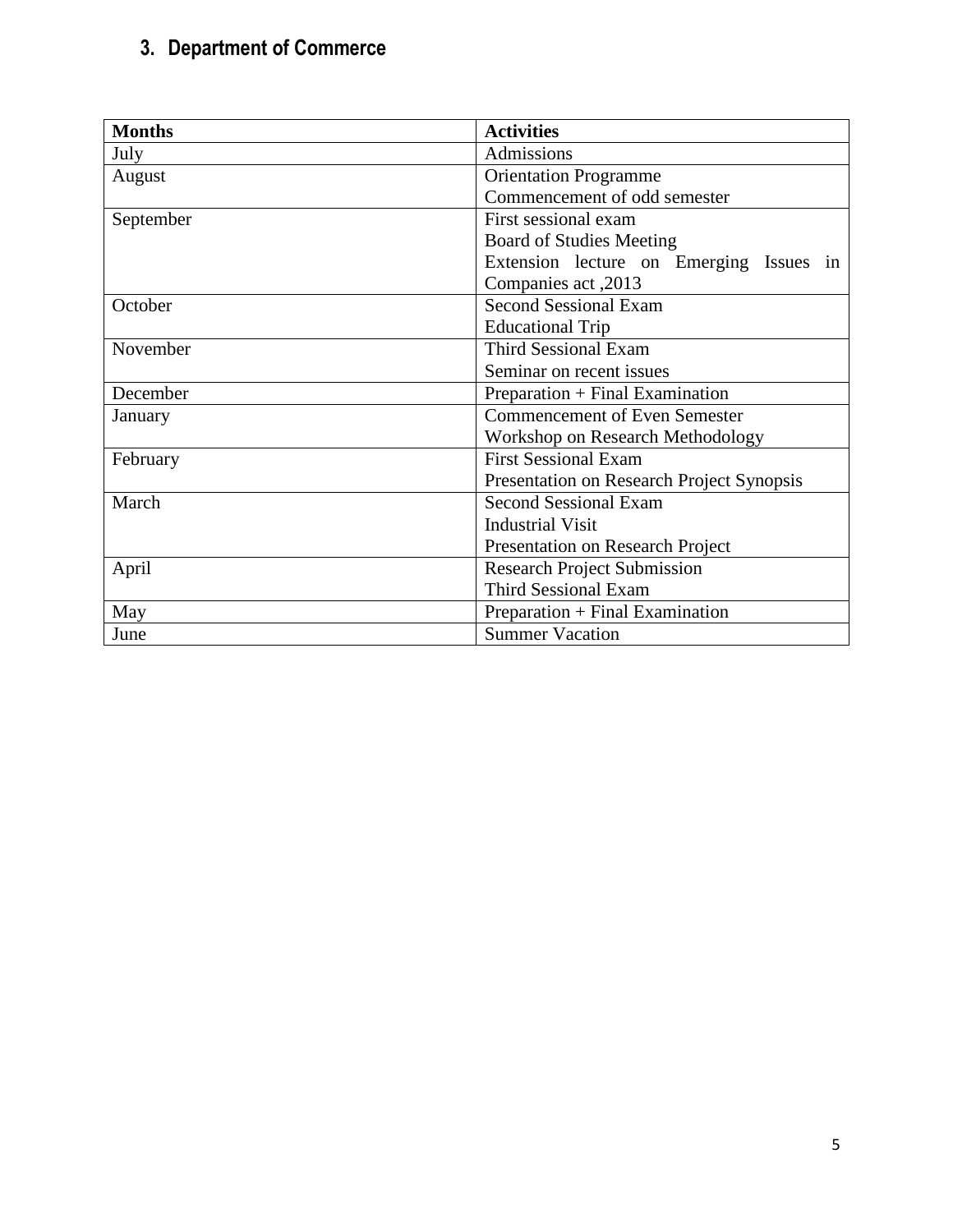#### **4. Department of Education**

#### **(Under School of Arts Humanities & Social Sciences)**

Courses: M.A. Education, M.Phil., Ph.D.

| <b>Events</b>                                                      | <b>Date</b>              |
|--------------------------------------------------------------------|--------------------------|
| Orientation                                                        | 04.08.2014 to 08.08.2014 |
| <b>Commencement of Classes</b>                                     | 11.08.2014               |
| Research Activity Title: Co Curricular Activities and its role in  | 20.08.2014               |
| education by Ph.D. Students (Sanjay, Ashok Kumar, Poonam           |                          |
| Kumari)                                                            |                          |
| Research Activity Title: Round Table Discussion on National        | 27.08.2014               |
| Curriculum Framework for Teachers by M. Phil Student (Annu, Jyoti, |                          |
| Nitu)                                                              |                          |
| Research Activity Title: Big Debate on Planning Commission by      | 03.09.2014               |
| Ph.D. Students (Anita Rai, Ajay Kumar Yadav)                       |                          |
| International Literacy Day (Speakers- Sachin, Neeraj, Annu)        | 08.09.2014               |
| Movie on Freedom writer's diary                                    | 10.09.2014               |
| Camp of Youth Red Cross at Haridwar (Three Students has            | 10.09.2014 to 15.09.2014 |
| participated- Jyoti, Shashi, Shivani)                              |                          |
| PASS Model of Intelligence of J.P. Das,: Prof. C.B.P. Singh from   | 16.09.2014               |
| Department of Psychology, T. M. Bhagalpur University, Bihar        |                          |
| Time Management & Classroom culture of Professional                | 17.09.2014               |
| courses in the University System: Prof. C.B.P. Singh from          |                          |
| Department of Psychology, T. M. Bhagalpur University               |                          |
| Invited lecturers entitled Recent Trends in Teacher Education      | 19.09.2014               |
| & Relevance of two years B.Ed. Programme by Prof. Rajender         |                          |
| Singh from Department of Education, University of                  |                          |
| Kurukshetra Kurukshetra                                            |                          |
| Launching of Swachh Bharat Abhiyan                                 | 02.10.2014               |
| Research Activity Title: Home Schooling & Alternative              | 28.10.2014               |
| Schooling (Suraj, Meena Kumari, Sunil)                             |                          |
| <b>National Education Day</b>                                      | 11.11.2014               |
| Children's Day Celebration                                         | 14.11.2014               |
| Work Shop on Research Methodology-Two Days                         | 26.11.2014 to 27.11.2014 |
| Submission of Assignments of All the Subjects of M.A.              | 14.11.2014               |
| Education, M.Phil., Ph.D.                                          |                          |
| I Internal Examination                                             | 22.09.2014 to 24.09.2014 |
| II Internal Examination                                            | 29.10.2014 to 31.10.2014 |
| <b>III Internal Examination</b>                                    | 24.11.2014 to 26.11.2014 |
| <b>End-Term Semester Examination</b>                               | 04.12.2014 Starts        |
| <b>Winter Break</b>                                                | 25.12.2014 to 07.01.2015 |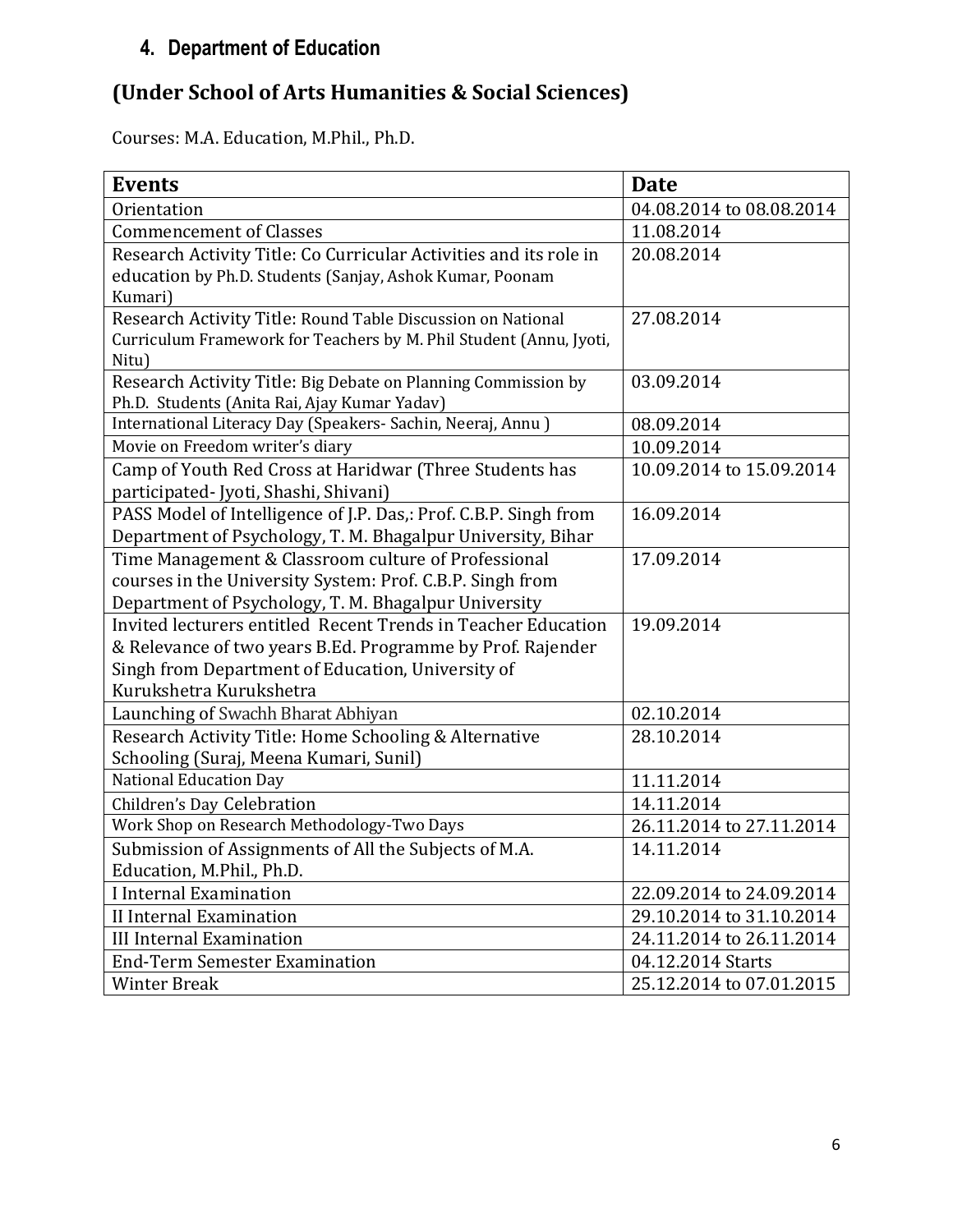## **5. Department of Physics**

#### **(Under School of Physical & Mathematical Sciences)**

Courses: M.Sc. Physics

| <b>Month</b> | <b>Events</b>                                                                                                                                                                       | <b>Tentative Dates</b>                                                                    |
|--------------|-------------------------------------------------------------------------------------------------------------------------------------------------------------------------------------|-------------------------------------------------------------------------------------------|
| August       | <b>Orientation Program</b><br>Class start<br>Assignments 1                                                                                                                          | $4th - 8th Aug.$<br>11 <sup>th</sup> Aug.<br>25th Aug.                                    |
| September    | Teacher's Day Celebration<br>Assignment 2<br>Invited Lecture By Prof. Shyam Kumar from<br>Department of physics University of Kurukshetra<br>I Internal Examination<br>Assignment 3 | 5 <sup>th</sup> Sept.<br>10th Sept.<br>18th Sept<br>19th - 30th Sept.<br>30th Sept.       |
| October      | Launching of Swachh Bharat Abhiyan<br>Assignment 4<br>Educational trip to IUAC, New Delhi<br>II Internal Examination                                                                | $2nd$ oct.<br>$17th$ Oct.<br>21st Oct.<br>27th-30th Oct.                                  |
| November     | Assignment 5<br><b>Invited Lectures</b><br><b>III Internal Examination</b><br>Assignment 6                                                                                          | 5 <sup>th</sup> Nov.<br>2 <sup>nd</sup> week of Nov.<br>$17th - 20th$ Nov.<br>$25th$ Nov. |
| December     | <b>Final Semester Examination</b>                                                                                                                                                   | 4th -24th Dec.                                                                            |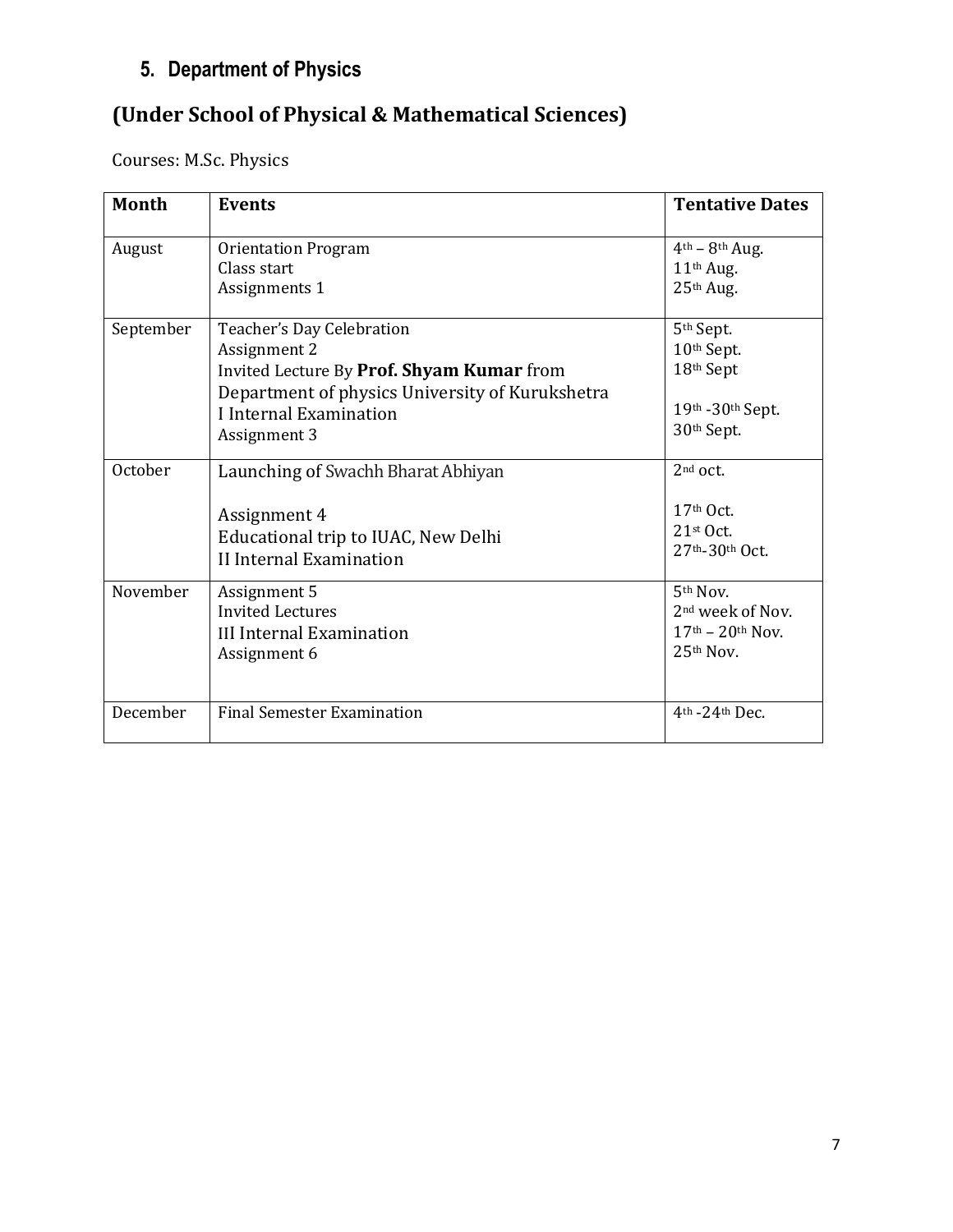#### **6. Department of Statistics**

## **(Under School of Physical & Mathematical Sciences)**

Courses: M.Sc. Statistics

| <b>Events</b>                                                   | <b>Date</b>              |
|-----------------------------------------------------------------|--------------------------|
| Orientation                                                     | 04.08.2014 to 08.08.2014 |
| <b>Commencement of Classes</b>                                  | 11.08.2014               |
| Camp of Youth Red Cross at Haridwar (Two Students has           | 10.09.2014 to 15.09.2014 |
| participated-Aroma, Keethi. sri)                                |                          |
| Invited Lecture on Application and Role of Statistics in Modern | 17.09.2014               |
| ERA By Prof. Aquil Ahmed Professor, Department of Statistics    |                          |
| & Operation Research, Alligarh Muslim University, Alligarh      |                          |
| Launching of Swachh Bharat Abhiyan                              | 02.10.2014               |
| Children's Day Celebration                                      | 14.11.2014               |
| Work Shop on Research Methodology-Two Days                      | 26.11.2014 to 27.11.2014 |
| Submission of Assignments of All the Subjects of M.Sc.          | 14.11.2014               |
| <b>Statistics</b>                                               |                          |
| I Internal Examination                                          | 22.09.2014 to 24.09.2014 |
| II Internal Examination                                         | 29.10.2014 to 31.10.2014 |
| III Internal Examination                                        | 24.11.2014 to 26.11.2014 |
| <b>End-Term Semester Examination</b>                            | 04.12.2014 Starts        |
| Winter Break                                                    | 25.12.2014 to 07.01.2015 |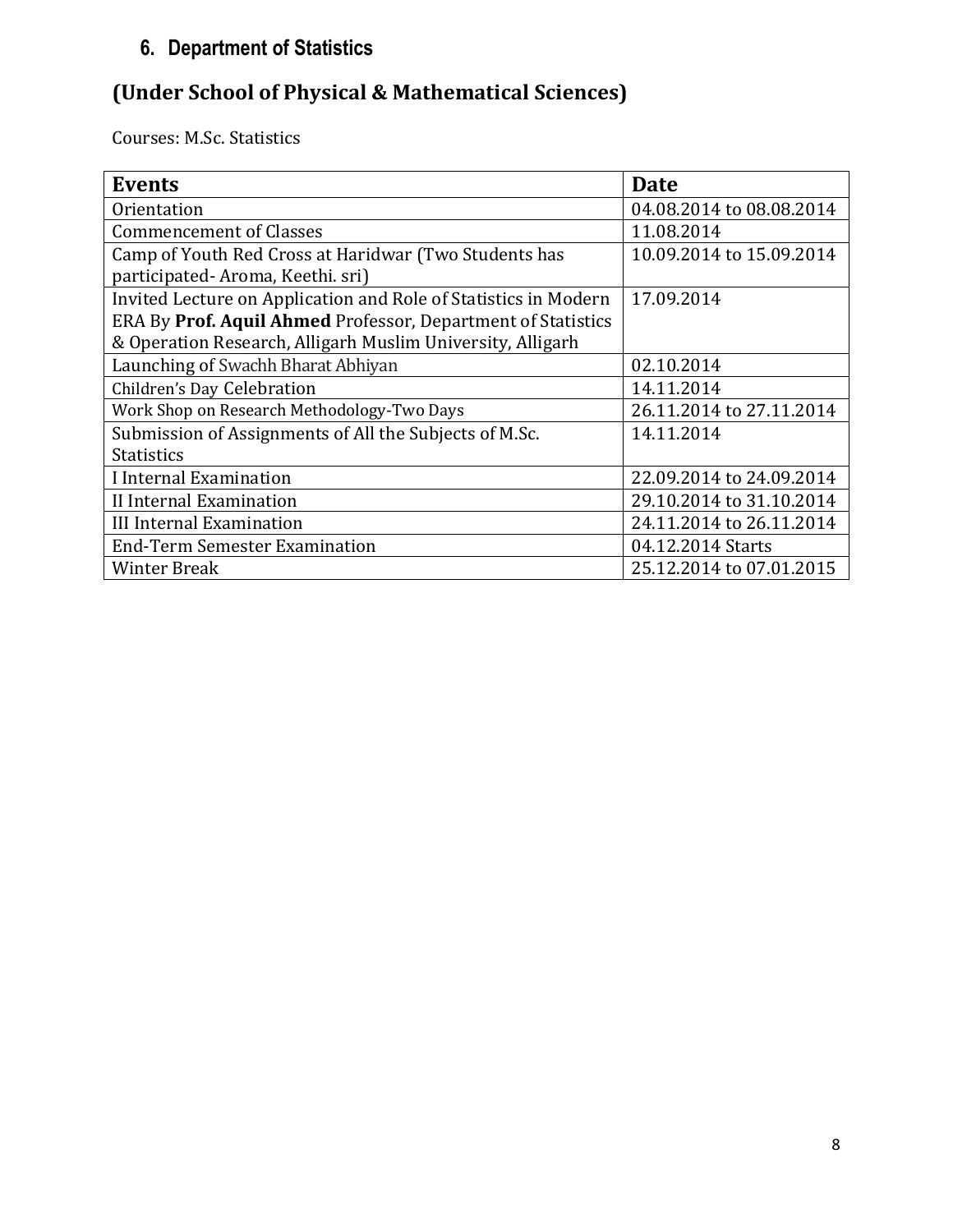#### **7. Department of Geography**

## **(Under School of Earth and Environmental Sciences )**

Courses: M.Sc. Geography

| <b>Month</b> | <b>Particulars</b>                                                                                                                                                | <b>Dates</b>                              |
|--------------|-------------------------------------------------------------------------------------------------------------------------------------------------------------------|-------------------------------------------|
| July         | Admission & Registration                                                                                                                                          | 26th July to 12th September               |
| August       | <b>Orientation Programme</b>                                                                                                                                      | 4 <sup>th</sup> to 8 <sup>th</sup> August |
|              | <b>Commencement of Classes</b>                                                                                                                                    | 11 August                                 |
| September    | Invited Lecture: Recent Trends in field of<br>geography & Placement of Geography<br>learners By Prof. M.S. Nathawat from<br>School of Geography, IGNOU, New Delhi | 19 September                              |
|              | I Internal Examination                                                                                                                                            | 26 to 31 September                        |
|              | Launching of Swachh Bharat Abhiyan                                                                                                                                | 2 October                                 |
| October      | Departmental Quiz Contest                                                                                                                                         | 27 October                                |
|              | II Internal Examination                                                                                                                                           | 29 to 30 October                          |
|              | Submission of Assignments                                                                                                                                         | 10 November                               |
| November     | <b>III Internal Examination</b>                                                                                                                                   | 20 to 21 November                         |
|              | Work Shop on Research Methodology-Two<br>Days                                                                                                                     | 26.11.2014 to 27.11.2014                  |
|              | Final Examination + Preparation                                                                                                                                   | December 04 - 24, 2014                    |
| December     | <b>Winter Break</b>                                                                                                                                               | 25th December 2014 to 7th<br>January 2015 |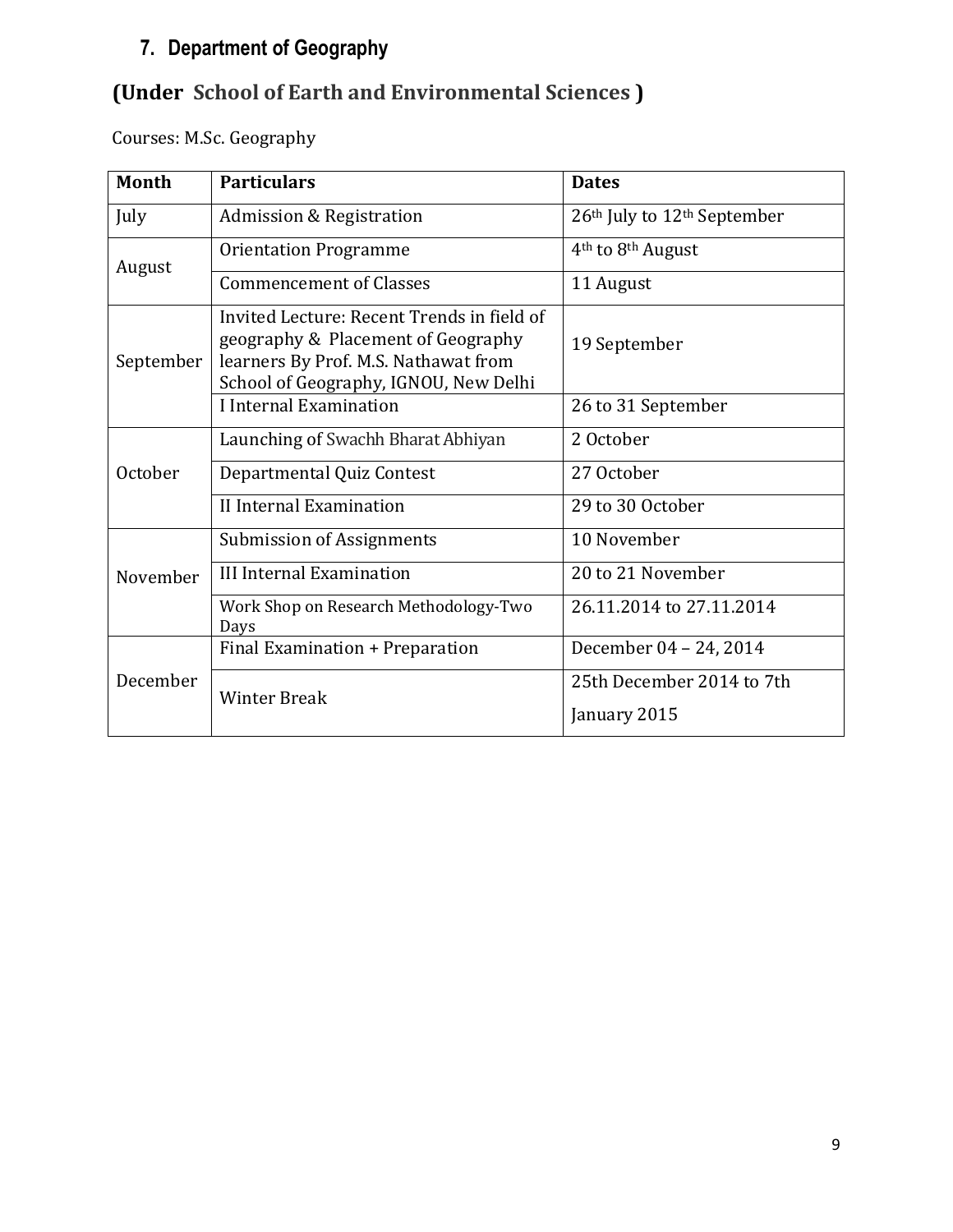#### **8. Environmental Science**

#### **(Under School of Earth and Environmental Sciences )**

Courses: M.Sc.

**18/09/2014** Invited Lecture by Prof. Arun K Pandey on 'Conservation of Biodiversity:

Present Status and Challenges'

#### **Ist Internal:**

**23/09/2014** Fundamentals of Ecology (ENS 101) **24/09/2014** Natural Resource Conservation & Management (ENS 102) **25/09/2014** Physical Environment (ENS 103) **26/09/2014** Forest & Wildlife Ecology (ENS 104)

#### **IInd Internal**

**28/10/2014** Fundamentals of Ecology (ENS 101) **29/10/2014** Natural Resource Conservation & Management (ENS 102) **30/10/2014** Physical Environment (ENS 103) **31/10/2014** Forest & Wildlife Ecology (ENS 104)

#### **IIIrd Internal**

**25/11/2014** Fundamentals of Ecology (ENS 101) **26/11/2014** Natural Resource Conservation & Management (ENS 102) **27/11/2014** Physical Environment (ENS 103) **28/11/2014** Forest & Wildlife Ecology (ENS 104) **Assignments+ Presentations**

## **26/09/2014** Assignment-I & III

**30/10/2014** Assignment-II & IV